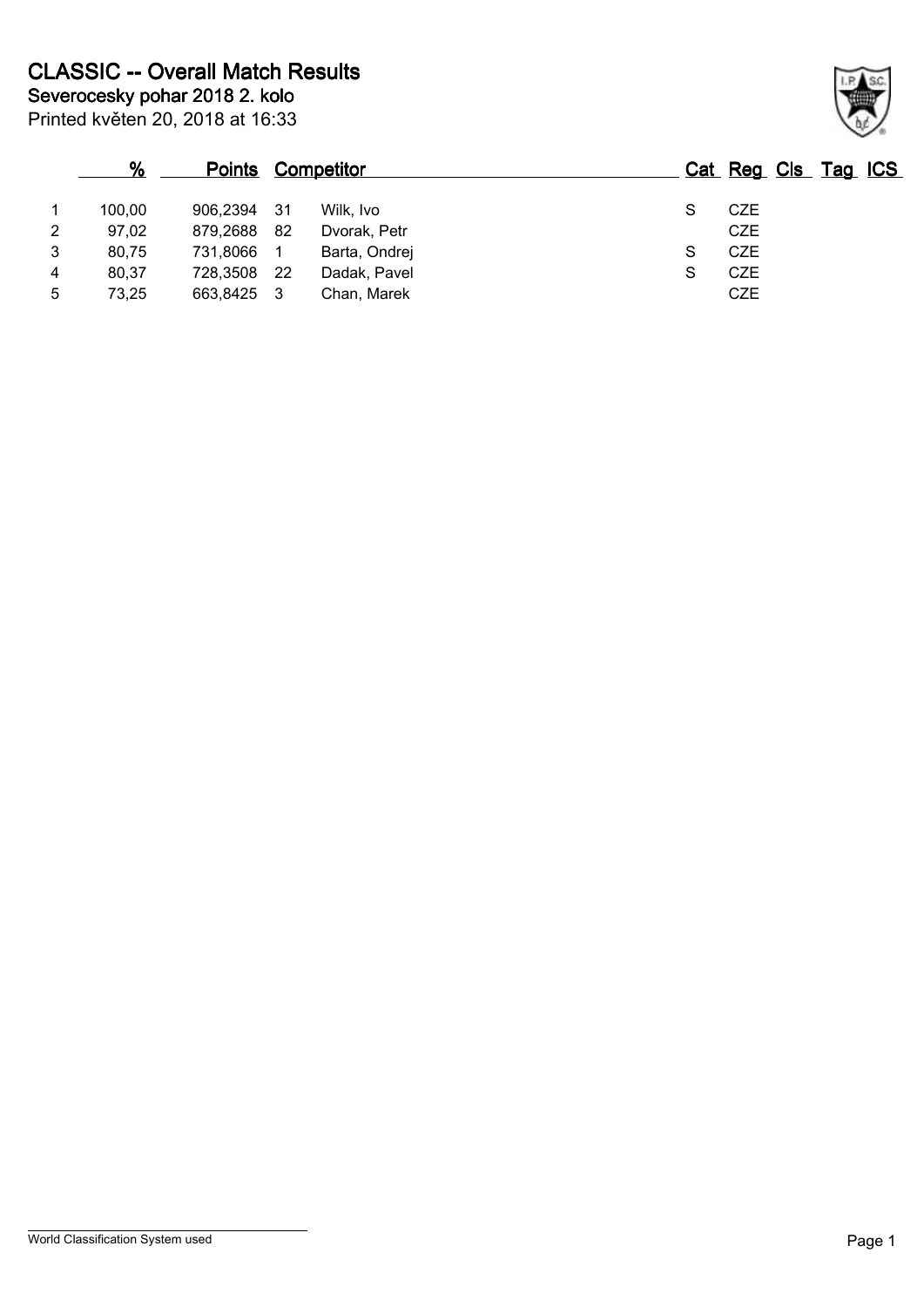|   | %      | <b>Points Competitor</b> |      |                    |    |            | Cat Reg Cls Tag ICS |  |
|---|--------|--------------------------|------|--------------------|----|------------|---------------------|--|
|   | 100,00 | 933.6302                 | - 78 | Sustrova, Katerina |    | CZE        |                     |  |
| 2 | 92.60  | 864,5566                 | - 77 | Sustr, Milos       | SS | CZE        |                     |  |
| 3 | 91,57  | 854,9603                 | -28  | Rataj, Jan         | S  | CZE        |                     |  |
| 4 | 78.43  | 732.2076                 | -51  | Marousek, Petr     | S  | <b>CZE</b> |                     |  |
| 5 | 54,72  | 510.8844                 | 142  | Fryzek st., Lubor  |    | <b>CZE</b> |                     |  |

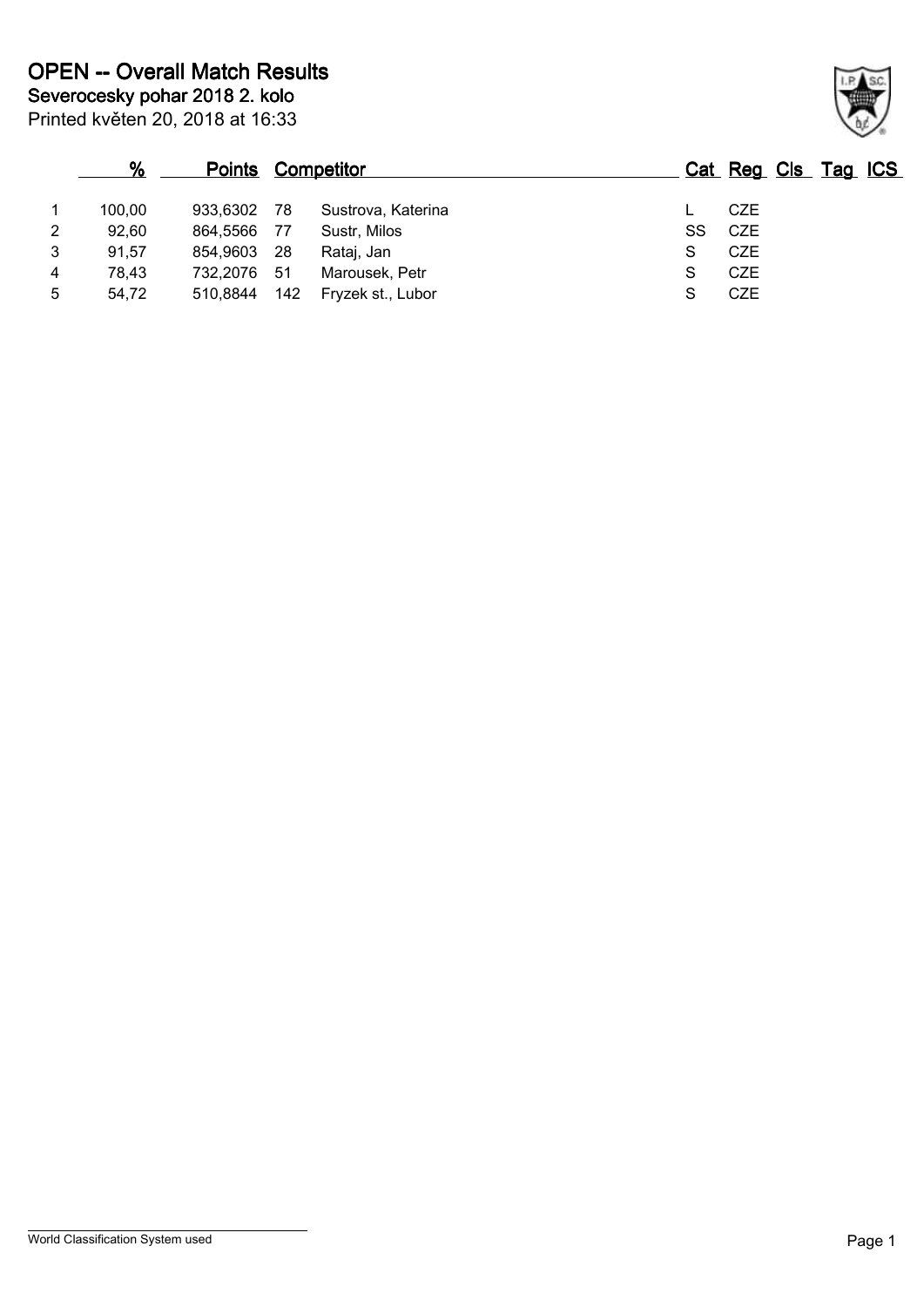**PRODUCTION -- Overall Match Results**

**Severocesky pohar 2018 2. kolo**

|  | Printed květen 20, 2018 at 16:33 |
|--|----------------------------------|
|--|----------------------------------|

|                         | <u>%</u> | <b>Points Competitor</b> |     |                     |               |    | <u>Cat Reg Cls Tag ICS</u> |  |  |
|-------------------------|----------|--------------------------|-----|---------------------|---------------|----|----------------------------|--|--|
| 1                       | 100,00   | 911,1036                 | 117 | Bindik, Franta      |               |    | <b>CZE</b>                 |  |  |
| $\overline{\mathbf{c}}$ | 95,51    | 870,1688                 | 13  | Hakala, Jiri        |               |    | <b>CZE</b>                 |  |  |
| 3                       | 91,97    | 837,9706                 | 86  | Manolevski, Michael |               |    | CZE                        |  |  |
|                         |          | 833,1032                 |     | Kuzel, Zdenek       |               |    | CZE                        |  |  |
| 4                       | 91,44    |                          | 128 |                     |               |    |                            |  |  |
| 5                       | 86,31    | 786,3377                 | 118 | Dusek, Ondrej       |               |    | <b>CZE</b>                 |  |  |
| $\,6$                   | 84,58    | 770,5737                 | 30  | Ulehla, Gejza       |               |    | <b>CZE</b>                 |  |  |
| 7                       | 83,56    | 761,3361                 | 159 | Richter, Jakub      |               |    | CZE                        |  |  |
| 8                       | 83,52    | 760,9352                 | 50  | Louda, Vratislav    |               |    | CZE                        |  |  |
| 9                       | 83,29    | 758,8570                 | 105 | Frinta, Petr        |               |    | CZE                        |  |  |
| 10                      | 82,85    | 754,8197                 | 20  | Zicha, Josef        |               |    | CZE                        |  |  |
| 11                      | 80,83    | 736,4421                 | 101 | Tichý, Lukáš        | J             |    | CZE                        |  |  |
| 12                      | 79,49    | 724,2185                 | 2   | Braun, Jurgen       | S             |    | <b>GER</b>                 |  |  |
| 13                      | 77,41    | 705,2711                 | 90  | Rosenberg, Tomas    |               |    | CZE                        |  |  |
| 14                      | 76,93    | 700,9362                 | 16  | Leitner, Benjamin   |               |    | CZE                        |  |  |
| 15                      | 76,83    | 700,0162                 | 155 | Tichy, Ivan         |               |    | <b>CZE</b>                 |  |  |
| 16                      | 76,20    | 694,2247                 | 88  | Petrik, Martin      |               |    | CZE                        |  |  |
| 17                      | 74,46    | 678,4480                 | 163 | Lintner, Ludek      |               |    | CZE                        |  |  |
| 18                      | 74,42    | 678,0481                 | 80  | Bahensky, Michal    |               |    | CZE                        |  |  |
| 19                      | 73,62    | 670,7708                 | 140 | Dobias, Jiri        |               |    | CZE                        |  |  |
| 20                      | 73,56    | 670,2124                 | 120 | Fleischer, Thomas   | $\mathbb S$   |    | <b>GER</b>                 |  |  |
| 21                      | 73,16    | 666,5909                 | 25  | Strnad, Ivo         | $\mathsf S$   |    | CZE                        |  |  |
| 22                      | 71,82    | 654,3150                 | 40  | Martos, David       |               |    | <b>CZE</b>                 |  |  |
| 23                      | 70,21    | 639,7196                 | 87  | Penicka, Zdenek     |               |    | <b>CZE</b>                 |  |  |
| 24                      | 70,14    | 639,0398                 | 33  | Arnold, Ctibor      |               |    | CZE                        |  |  |
| 25                      | 68,36    | 622,8132                 | 34  | Bernard, Petr       |               |    | <b>CZE</b>                 |  |  |
| 26                      | 68,03    | 619,8188                 | 41  | Mazak, Jaroslav     |               |    | CZE                        |  |  |
| 27                      | 67,88    | 618,4299                 | 99  | Laburda, Jiri       |               |    | CZE                        |  |  |
| 28                      | 66,97    | 610,1579                 | 9   | Beran, Jakub        |               |    | CZE                        |  |  |
| 29                      | 66,93    | 609,8193                 | 47  | Hykl, Jiri          |               |    | CZE                        |  |  |
| 30                      | 66,15    | 602,6719                 | 83  | Hroch, Tomas        |               |    | CZE                        |  |  |
| 31                      | 65,91    | 600,4988                 | 133 | Muzik, Pavel        |               |    | <b>CZE</b>                 |  |  |
| 32                      | 65,59    | 597,5869                 | 14  | Horky, Pavel        | S             |    | <b>CZE</b>                 |  |  |
| 33                      | 64,51    | 587,7340                 | 48  | Kouril, Frantisek   |               |    | <b>CZE</b>                 |  |  |
| 34                      | 64,45    | 587,2317                 | 106 | Jires, Pavel        | S             |    | CZE                        |  |  |
| 35                      | 64,15    | 584,4886                 | 36  | Censky, Tomas       |               |    | CZE                        |  |  |
| 36                      | 64,11    | 584,0701                 | 81  | Buransky, Simon     |               |    | CZE                        |  |  |
| 37                      | 63,91    | 582,3018                 | 59  | Feix, Radim         |               |    | CZE                        |  |  |
| 38                      | 63,83    | 581,5652                 | 161 | Kysela, Milos       | S             |    | CZE                        |  |  |
| 39                      | 62,85    | 572,5859                 | 73  | Milota, Jan         |               |    | CZE                        |  |  |
| 40                      | 62,42    | 568,6837                 | 79  | Vancat, Ladislav    | ${\mathsf S}$ |    | CZE                        |  |  |
| 41                      | 62,31    | 567,6915                 | 72  | Valvoda, Marek      |               |    | CZE                        |  |  |
| 42                      | 62,06    | 565,4254                 | 162 | Horcicka, Tomas     |               |    | <b>CZE</b>                 |  |  |
| 43                      | 61,35    | 558,9705                 | 76  | Skorpil, Ales       | S             |    | CZE                        |  |  |
| 44                      | 60,77    | 553,6871                 | 17  | Marek, Jiri         |               | SS | CZE                        |  |  |
| 45                      | 60,70    | 553,0783                 | 35  | Bulir, Josef        |               |    | CZE                        |  |  |
| 46                      | 59,89    | 545,6892                 | 64  | Stastny, Petr       |               |    | CZE                        |  |  |
| 47                      | 59,85    | 545,2873                 | 6   | Moser, Viola        | L             |    | <b>GER</b>                 |  |  |
| 48                      | 58,18    | 530,0570                 | 38  | Horovic, Michael    |               |    | CZE                        |  |  |
|                         |          |                          |     |                     |               |    |                            |  |  |

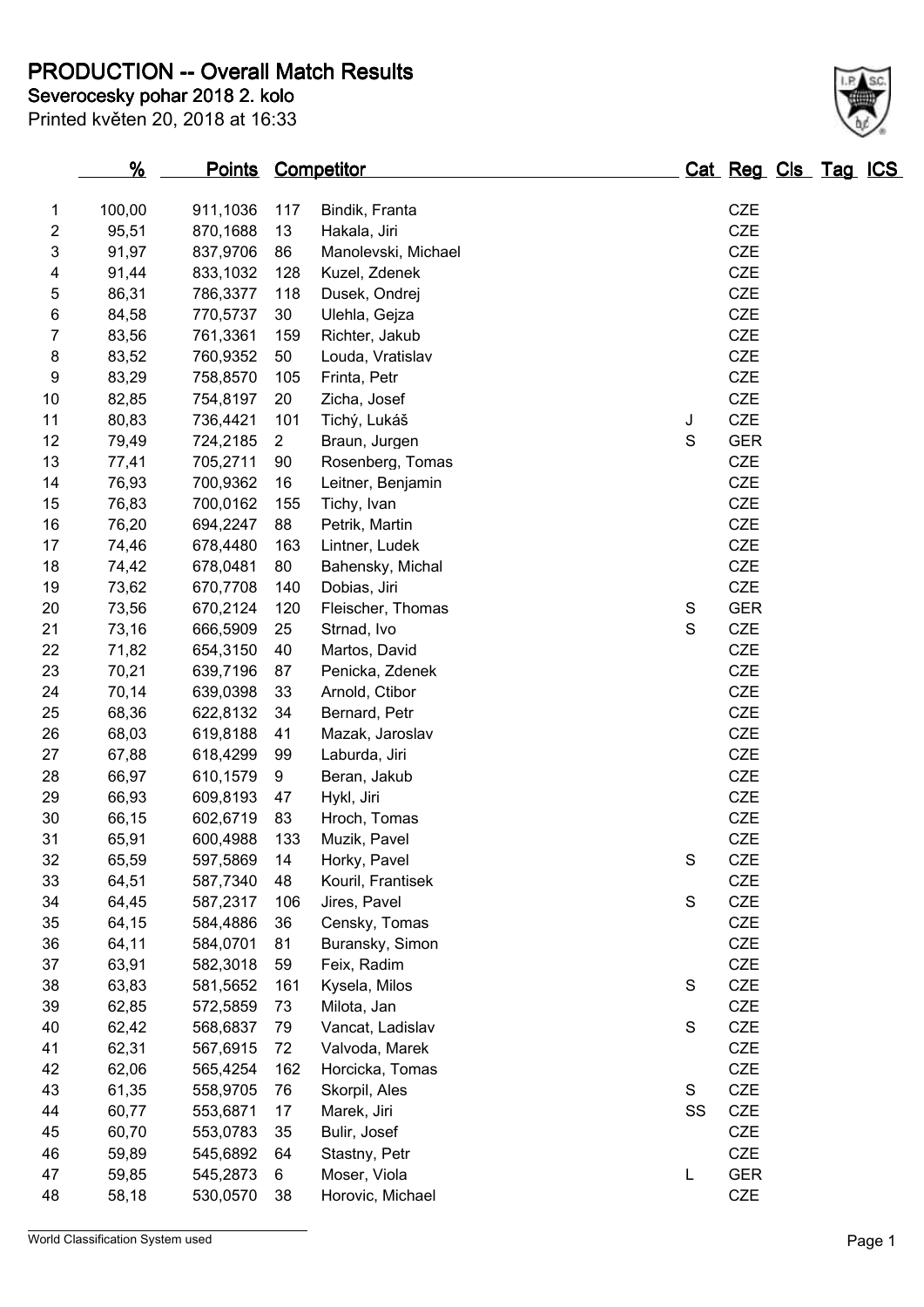**PRODUCTION -- Overall Match Results**

Printed květen 20, 2018 at 16:33 **Severocesky pohar 2018 2. kolo**

#### **% Points Competitor Cat Reg Cls Tag ICS** 57,17 520,8602 42 Briza, Pavel CZE 56,85 517,9833 43 Petran, Pavel CZE 56,13 511,3681 139 Capek, Petr CZE 52 55,23 503,1818 85 Kovarik, Milan State CZE 55,06 501,6326 44 Polacek, Petr CZE 52,93 482,2860 127 Zeman, Petr CZE 52,43 477,7085 15 Janouch, Pavel CZE 51,58 469,9262 54 Oklestek, Tomas CZE 51,02 464,8490 102 Vajtr, David CZE 50,03 455,8215 55 Vorech, Jakub CZE 46,20 420,9359 123 Mrva, Kamil CZE 43,11 392,8106 7 Svobodova, Marta L CZE 42,98 391,5818 144 Kraus, Michal CZE 36,88 336,0045 154 Koci, Petr CZE 30,06 273,9072 91 Vavra, David CZE

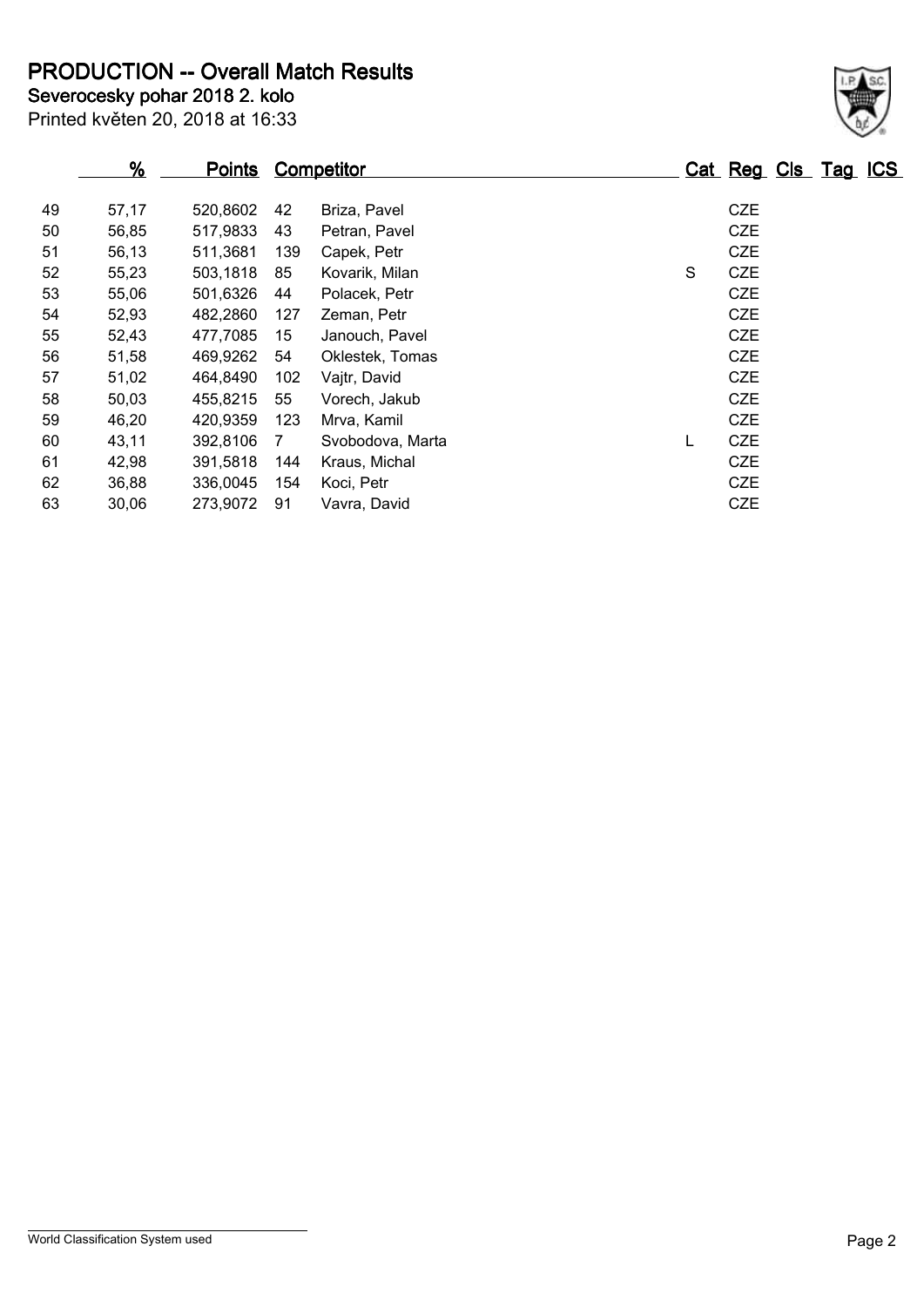**Severocesky pohar 2018 2. kolo PRODUCTION OPTICS -- Overall Match Results**

Printed květen 20, 2018 at 16:33

### **% Points Competitor Cat Reg Cls Tag ICS** 1 100,00 950,2811 116 Bindik, Frantisek CZE 2 86,16 818,7221 146 Landl, Radek CZE PPC 3 83,90 797,2433 150 Valasik, Petr CZE PPC 4 60,12 571,2785 103 Vohnout, Martin SS CZE PPC

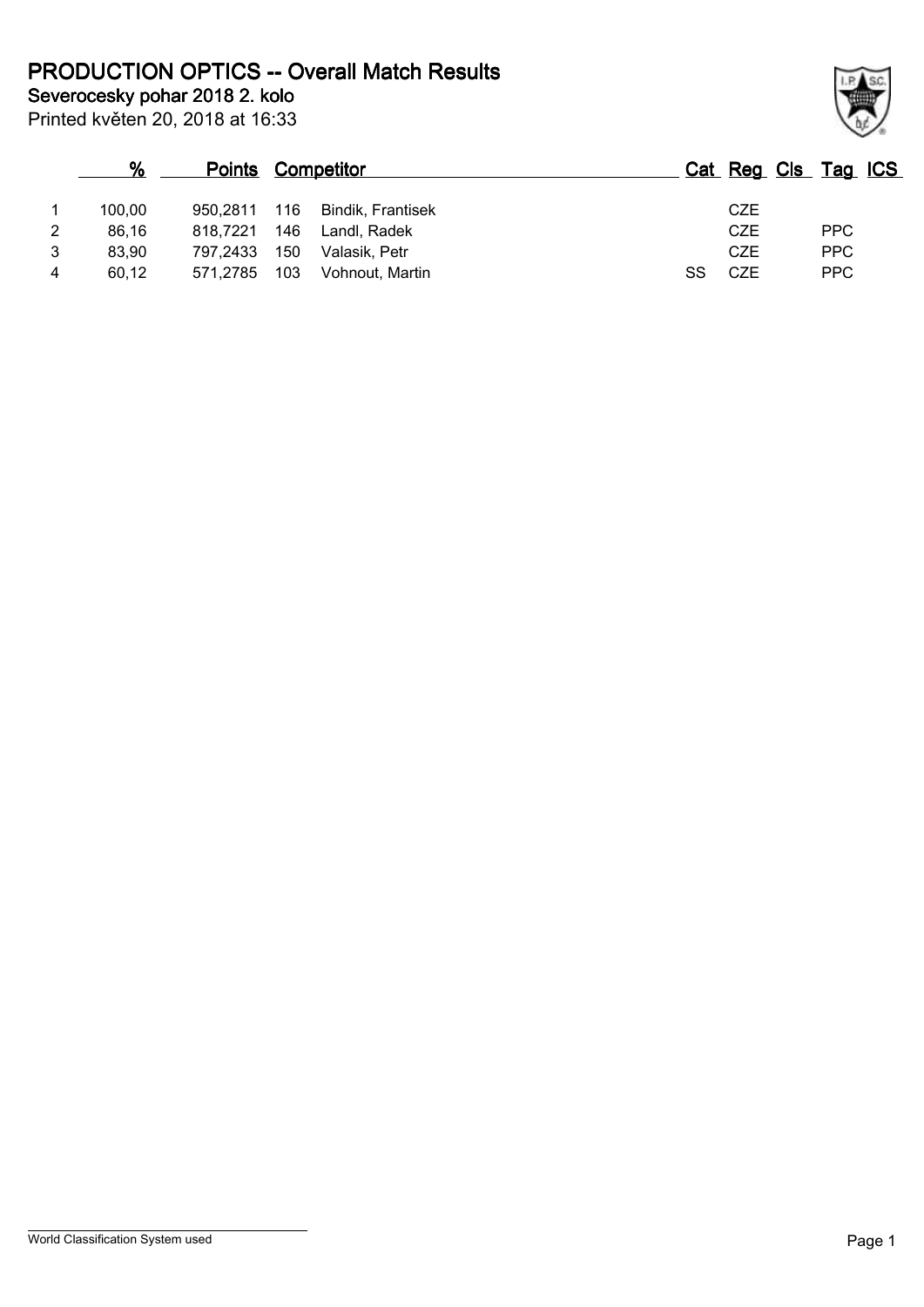|   | %      | <b>Points Competitor</b> |                        |  | Cat Reg Cls Tag ICS |  |  |
|---|--------|--------------------------|------------------------|--|---------------------|--|--|
|   | 100,00 | 919,6919 124             | Rossl. Karel           |  | CZE                 |  |  |
| 2 | 93.31  | 858.1721 4               | Koudelka, Jaroslav     |  | CZE                 |  |  |
| 3 | 70.93  | 652,3441 5               | Koudelka ml., Jaroslav |  | CZE                 |  |  |

World Classification System used **Page 1** 

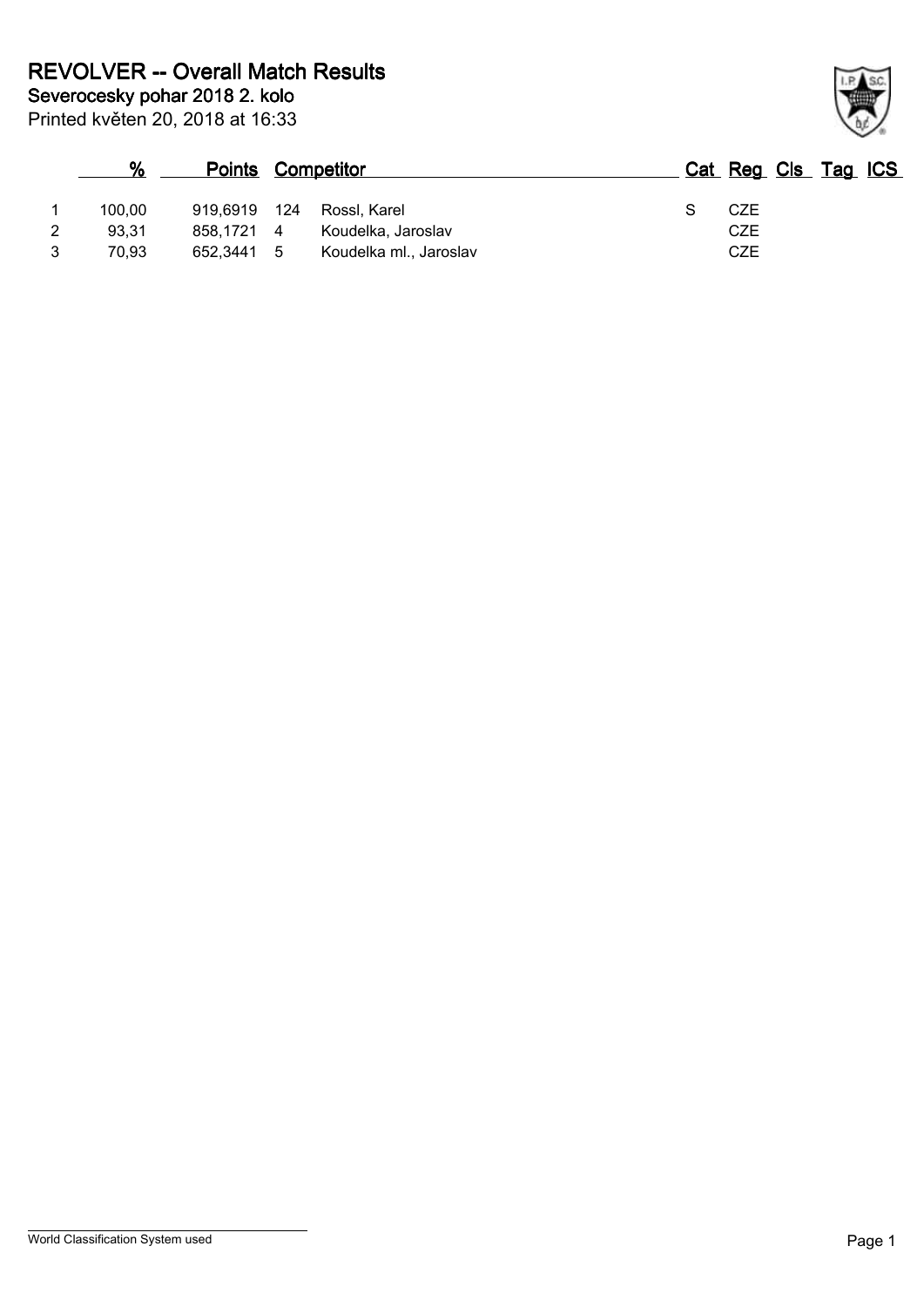**STANDARD -- Overall Match Results**

Printed květen 20, 2018 at 16:33 **Severocesky pohar 2018 2. kolo**

|    | $\frac{9}{6}$ | <b>Points</b> |     | <b>Competitor</b>    |               | Cat Reg Cls Tag ICS |            |  |
|----|---------------|---------------|-----|----------------------|---------------|---------------------|------------|--|
| 1  | 100,00        | 871,2287      | 129 | Liehne, Jan          |               | <b>CZE</b>          |            |  |
| 2  | 99,81         | 869,5534      | 119 | Fleischer, Alexander |               | <b>GER</b>          |            |  |
| 3  | 99,62         | 867,8794      | 49  | Krejci, Martin       |               | CZE                 |            |  |
| 4  | 95,15         | 829,0065      | 92  | Bocarov, Vasil       |               | CZE                 |            |  |
| 5  | 92,15         | 802,7957      | 53  | Neumann, Marek       |               | CZE                 |            |  |
| 6  | 90,58         | 789,1845      | 130 | Liehne, Irena        | L             | CZE                 |            |  |
| 7  | 86,63         | 754,7641      | 12  | Habasko, Miloslav    |               | <b>CZE</b>          |            |  |
| 8  | 80,96         | 705,3711      | 52  | Matousek, Jiri       |               | <b>CZE</b>          |            |  |
| 9  | 80,79         | 703,8597      | 136 | Zeman, Marcel        |               | <b>CZE</b>          |            |  |
| 10 | 80,30         | 699,5723      | 10  | Cerny, Vaclav        |               | CZE                 |            |  |
| 11 | 80,00         | 696,9572      | 8   | Benes, Stanislav     | $\mathbf S$   | <b>CZE</b>          |            |  |
| 12 | 79,70         | 694,3412      | 141 | Fryzek, Lubor        |               | CZE                 |            |  |
| 13 | 79,20         | 690,0335      | 110 | Turkova, Eva         | L             | CZE                 |            |  |
| 14 | 79,18         | 689,8327      | 138 | Zolnay, Pavol        |               | <b>SVK</b>          |            |  |
| 15 | 77,08         | 671,5436      | 93  | Bocek, Jaroslav      |               | <b>CZE</b>          |            |  |
| 16 | 77,00         | 670,8667      | 89  | Petrik, Jan          | S             | CZE                 |            |  |
| 17 | 76,95         | 670,4493      | 107 | Kratochvil, Milos    | $\mathbf S$   | CZE                 |            |  |
| 18 | 76,78         | 668,9055      | 143 | Kolisch, Petr        | S             | CZE                 |            |  |
| 19 | 76,73         | 668,5318      | 160 | Simek, Frantisek     | SS            | CZE                 |            |  |
| 20 | 76,29         | 664,6436      | 56  | Weingartner, Tomas   | SS            | CZE                 |            |  |
| 21 | 76,20         | 663,8879      | 104 | Batek, Jaroslav      | SS            | CZE                 |            |  |
| 22 | 76,11         | 663,0498      | 152 | Volhejn, Ladislav    |               | <b>CZE</b>          |            |  |
| 23 | 75,91         | 661,3824      | 21  | Cihelna, Petr        |               | CZE                 | <b>PCO</b> |  |
| 24 | 75,46         | 657,4369      | 132 | Belfin, Borek        |               | CZE                 |            |  |
| 25 | 73,73         | 642,3186      | 37  | Elstner, Marek       |               | CZE                 |            |  |
| 26 | 72,26         | 629,5189      | 96  | Fiala, Milan         |               | <b>CZE</b>          |            |  |
| 27 | 71,92         | 626,5808      | 135 | Volesak, Jan         |               | <b>CZE</b>          |            |  |
| 28 | 71,39         | 621,9974      | 29  | Stahl, Robert        | $\mathbf S$   | CZE                 |            |  |
| 29 | 71,28         | 621,0538      | 100 | Pospisil, Hynek      |               | <b>CZE</b>          |            |  |
| 30 | 69,93         | 609,2920      | 137 | Zolnay, Anna         | L             | CZE                 |            |  |
| 31 | 68,95         | 600,6895      | 125 | Schwarz, Florian     | SS            | <b>GER</b>          |            |  |
| 32 | 68,95         | 600,6766      | 95  | Elisak, Milan        | ${\mathsf S}$ | <b>CZE</b>          |            |  |
| 33 | 67,87         | 591,2985      | 109 | Oberlander, Martin   |               | CZE                 |            |  |
| 34 | 67,69         | 589,6960      | 66  | Ulman, Tomas         |               | CZE                 |            |  |
| 35 | 67,19         | 585,3522      | 45  | Hradek, Zbynek       |               | CZE                 |            |  |
| 36 | 66,92         | 582,9908      | 153 | Jadrny, Milos        |               | CZE                 |            |  |
| 37 | 66,47         | 579,0943      | 97  | Kriz, Martin         |               | CZE                 |            |  |
| 38 | 66,25         | 577,1477      | 111 | Vesely, Marek        |               | CZE                 |            |  |
| 39 | 65,74         | 572,7884      | 151 | Hradek, Martin       |               | CZE                 |            |  |
| 40 | 65,23         | 568,3017      | 23  | Hejna, Pavel         |               | <b>CZE</b>          |            |  |
| 41 | 63,25         | 551,0194      | 157 | Rehberger, Ivo       |               | CZE                 |            |  |
| 42 | 62,89         | 547,8792      | 26  | Konecny, Petr        | $\mathbf S$   | CZE                 |            |  |
| 43 | 61,80         | 538,4465      | 148 | Soucek, Jan          |               | CZE                 |            |  |
| 44 | 61,78         | 538,2760      | 68  | Blazek, Tomas        |               | CZE                 |            |  |
| 45 | 60,62         | 528,1586      | 70  | Krejcarek, Jaroslav  | ${\mathsf S}$ | CZE                 |            |  |
| 46 | 59,42         | 517,6902      | 131 | Liehne st., Jan      | SS            | CZE                 |            |  |
| 47 | 59,42         | 517,6750      | 57  | Bydzovsky, Martin    |               | CZE                 |            |  |

58,49 509,6178 11 Cerny, Marek J CZE

World Classification System used **Page 1** 

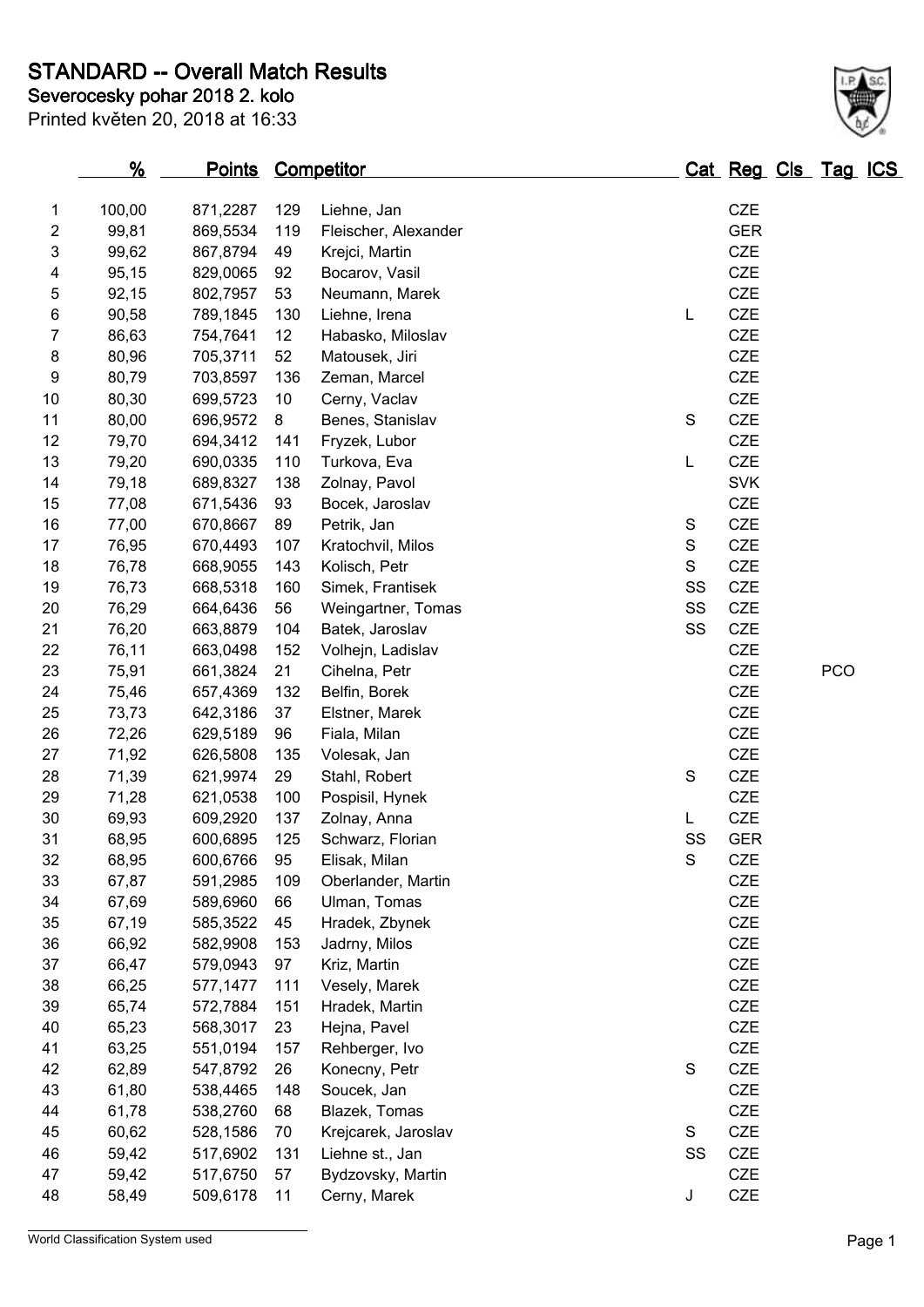**STANDARD -- Overall Match Results**

| Severocesky pohar 2018 2. kolo   |  |
|----------------------------------|--|
| Printed květen 20, 2018 at 16:33 |  |

#### **% Points Competitor Cat Reg Cls Tag ICS** 58,39 508,6890 134 Rehak, Pavel S CZE 57,42 500,2939 71 Krejcarkova, Sona L CZE 51 57,32 499,4251 98 Kupcik, Pavel SS CZE 53,29 464,2951 46 Hrstkova, Hana L CZE 52,91 460,9664 158 Spicka, Jan CZE 50,43 439,3734 24 Hejnova, Dea L CZE 50,26 437,9155 63 Ryzlerova, Iva L CZE 49,63 432,3809 75 Radova, Marketa L CZE 48,96 426,5430 121 Fullsack, David CZE 46,51 405,2414 19 Synek, Petr CZE 45,91 399,9684 69 Gergelits, Vojtech CZE 45,50 396,3913 149 Smehyl, Lubomir S CZE 61 38,76 337,7118 18 Puncochar, Jaromir SS CZE 35,28 307,3928 27 Ondrakova, Tana L CZE 27,44 239,0663 32 Zukalova, Jitka L CZE